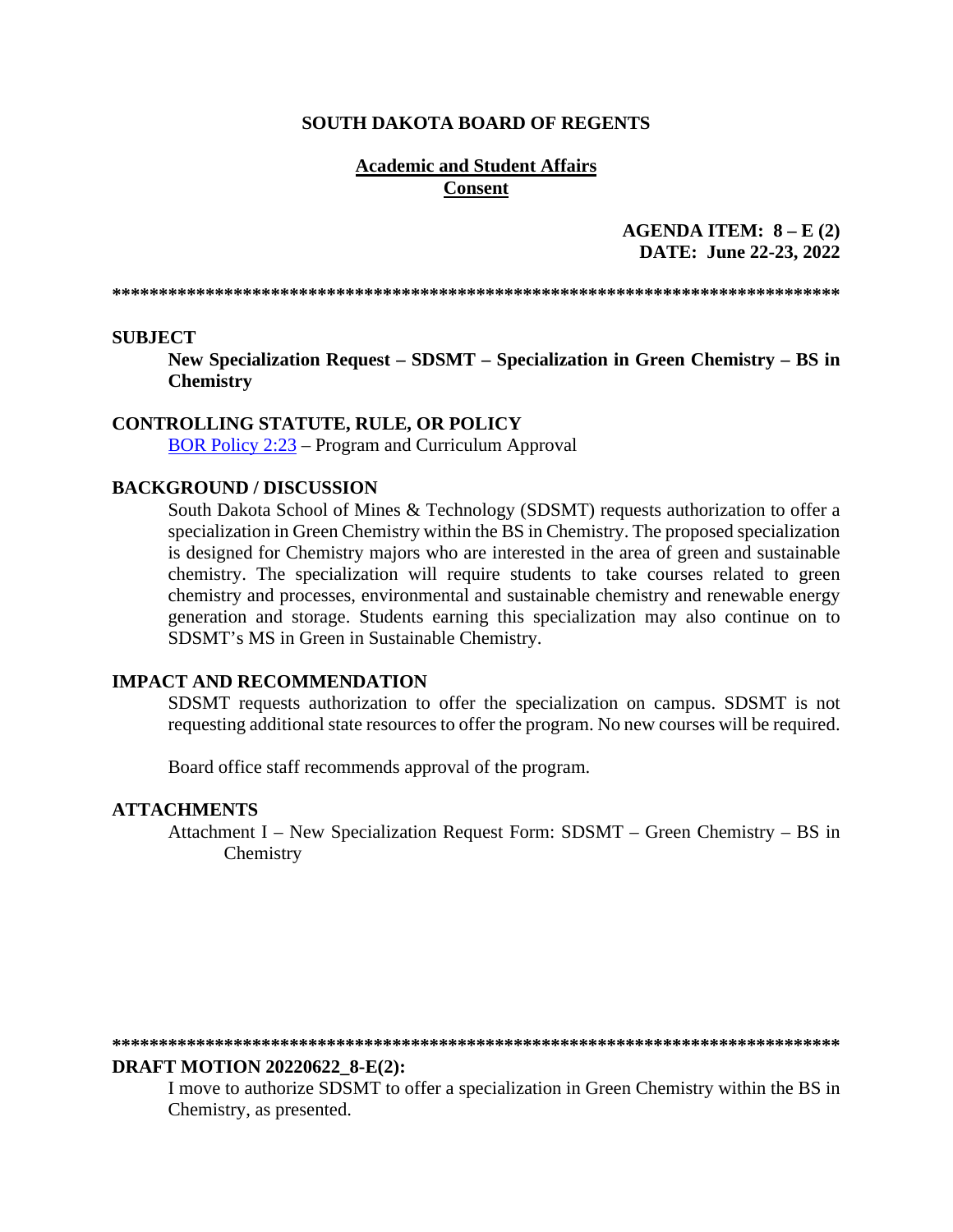

## **SOUTH DAKOTA BOARD OF REGENTS** ACADEMIC AFFAIRS FORMS

# New Specialization

Use this form to propose a new specialization within an existing degree program. Specializations provide students with an alternative to the primary format of the major or it may be one of several tracks within a broad major. Specializations contain courses within the discipline(s) of the existing program. Specializations appear in the institutional catalog and on the transcript. Majors that offer specializations typically have one-third to two-thirds of the credits in common with the remaining course work fulfilling the requirements of the specialization(s) offered. The Board of Regents, Executive Director, and/or their designees may request additional information about the proposal. After the university President approves the proposal, submit a signed copy to the Executive Director through the system Chief Academic Officer. Only post the New Specialization Form to the university website for review by other universities after approval by the Executive Director and Chief Academic Officer.

| <b>UNIVERSITY:</b>                      | SDSM&T                                |
|-----------------------------------------|---------------------------------------|
| TITLE OF PROPOSED SPECIALIZATION:       | <b>Green Chemistry</b>                |
| <b>NAME OF DEGREE PROGRAM IN WHICH</b>  | <b>Chemistry Bachelor of Science</b>  |
| <b>SPECIALIZATION IS OFFERED:</b>       |                                       |
| <b>BANNER PROGRAM CODE:</b>             | <b>MCBH</b>                           |
| <b>INTENDED DATE OF IMPLEMENTATION:</b> | 8/22/2022                             |
| <b>PROPOSED CIP CODE:</b>               | 40.0501                               |
| UNIVERSITY DEPARTMENT:                  | <b>Chemistry, Biology, and Health</b> |
|                                         | <b>Sciences</b>                       |
| <b>BANNER DEPARTMENT CODE:</b>          | <b>MCBH</b>                           |
| <b>UNIVERSITY DIVISION:</b>             | 4L                                    |
| <b>BANNER DIVISION CODE:</b>            | 4L                                    |

# ☒**Please check this box to confirm that:**

- The individual preparing this request has read **AAC** Guideline 2.6, which pertains to new specialization requests, and that this request meets the requirements outlined in the guidelines.
- This request will not be posted to the university website for review of the Academic Affairs Committee until it is approved by the Executive Director and Chief Academic Officer.

## **University Approval**

*To the Board of Regents and the Executive Director: I certify that I have read this proposal, that I believe it to be accurate, and that it has been evaluated and approved as provided by university policy.*

> Click here to enter a date.

> > Date

Institutional Approval Signature *President or Chief Academic Officer of the University*

Note: In the responses below, references to external sources, including data sources, should be documented with a footnote (including web addresses where applicable).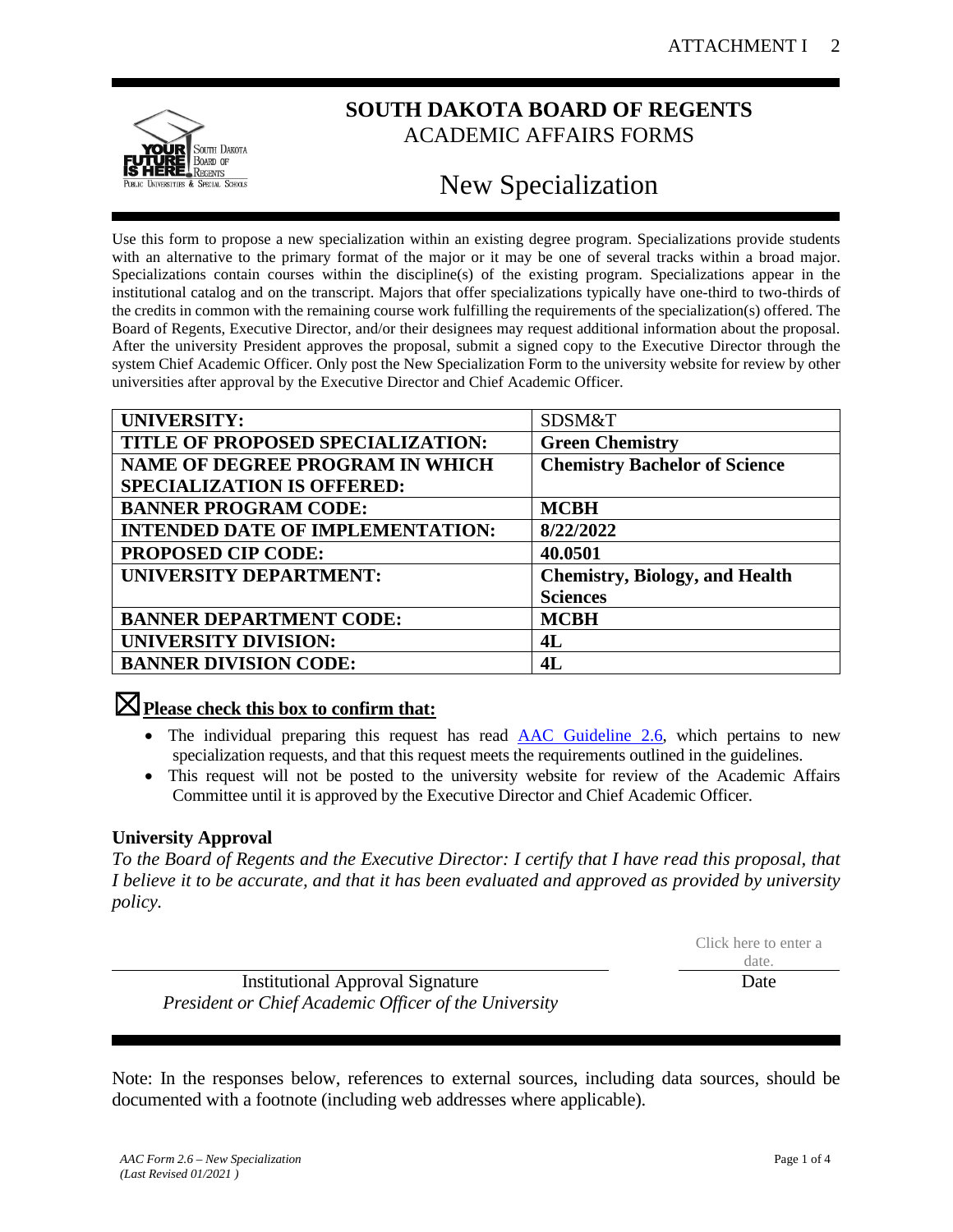## **1. Level of the Specialization (***place an "X" in the appropriate box***):**

Baccalaureate ⊠ Master's □ Doctoral □

## **2. What is the nature/purpose of the proposed specialization? Please include a brief (1-2 sentence) description of the academic field in this specialization.**

SDSM&T offers the American Chemical Society (ACS)-certified B.S. degree in Chemistry, which meets the national requirements established by ACS. Upon graduation with a bachelor's degree in chemistry, students have knowledge of chemical and physical phenomena at the molecular level.

SDSM&T offers a M.S. program in Green and Sustainable Chemistry. The MS program provides trained individuals with advanced technical innovation in the broad areas of Green and Sustainable Chemistry.

The *Green Chemistry Specialization* is designed for the BS chemistry majors who are interested in the area of Green and Sustainable Chemistry. The *Specialization* will require the students to take the 400-level courses related to green chemistry and processes, environmental and sustainable chemistry, and renewable energy generation and storage. The students who earn the *Green Chemistry Specialization* with the ACS-certified Chemistry B.S. degree will acquire a deep and broad knowledge in Green Chemistry.

**3. Provide a justification for the specialization, including the potential benefits to students and potential workforce demand for those who graduate with the credential.** *For workforce related information, please provide data and examples. Data may include, but are not limited to the South Dakota Department of Labor, the US Bureau of Labor Statistics, Regental system dashboards, etc. Please cite any sources in a footnote.*

The proposed *Green Chemistry Specialization* is designed for students planning to start a career in a green and sustainable technologies or continue their education in a graduate program that focuses on Green Chemistry (e.g., the MS degree of Green and Sustainable Chemistry offered at SD Mines). The *Specialization* will provide the students opportunities to gain knowledge and skills in area of green chemistry and add value to their B.S. degree in Chemistry. The department of Chemistry, Biology, and Health Sciences is the appropriate place to offer this *Specialization*. The department offers B.S. degree in Chemistry, B.S. degree in Biology, and B.S. degree in pre-Professional Health Sciences, and a MS degree in Green and Sustainable Chemistry.

The proposed addition of *Green Chemistry Specialization* to the curriculum of the B.S. degree in Chemistry is consistent with the board-designated mission of the South Dakota Mines to promote student success and to contribute to the state's workforce and economic development. The proposed *Specialization* will provide trained individuals who can contribute to South Dakota and the Nation through advanced technical innovation in the proposed areas of Green and Sustainable Chemistry. The program is responding to a nationwide demand of chemists and scientists in the broad area of Green and Sustainable Chemistry as well as to recruit and retain talents for workforce development to support the growth of sustainable economy and green labor market in South Dakota. The proposed *Specialization* is timely and important to several large efforts on battery and renewable energy in South Dakota and the battery industrial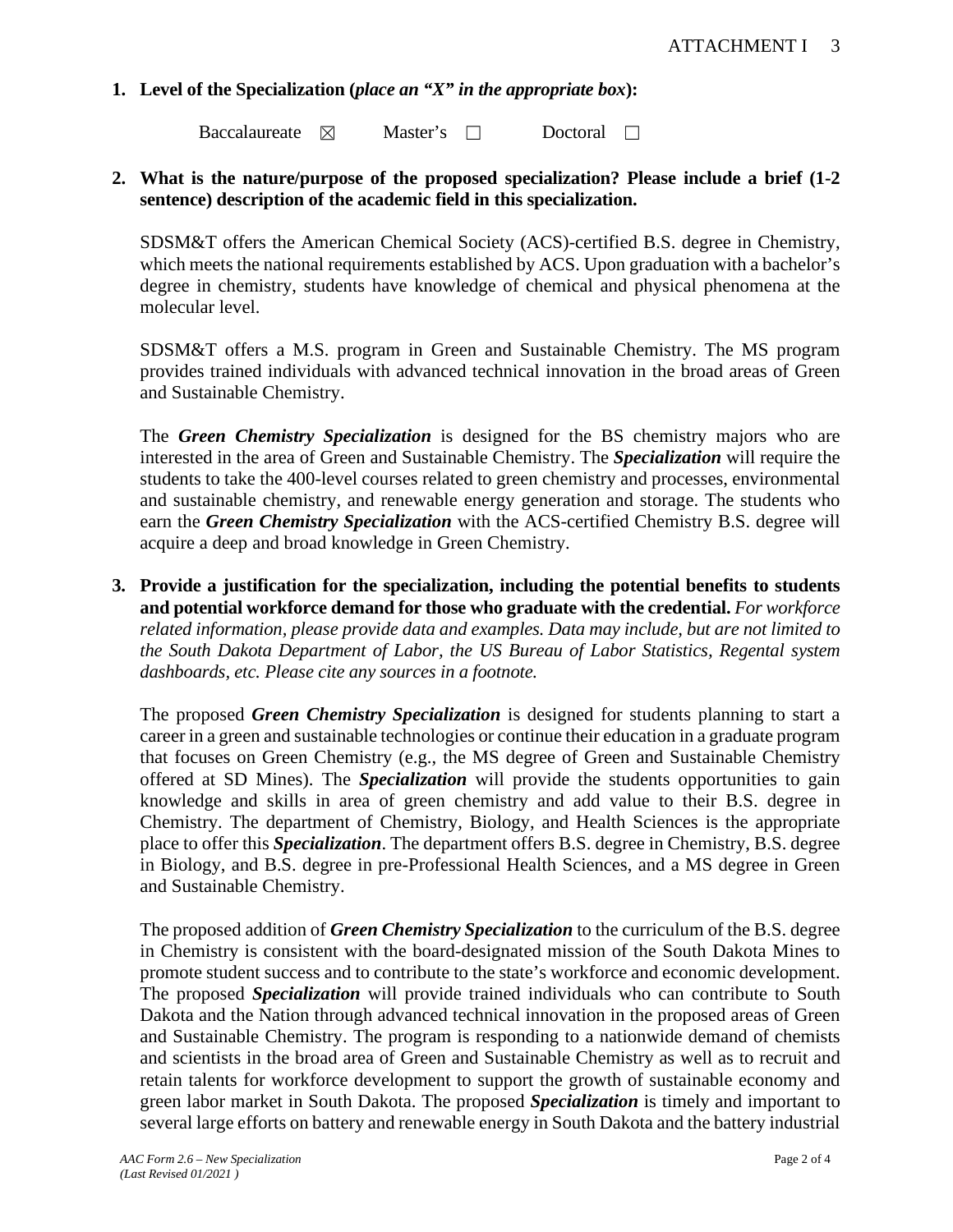development at Rapid City. The Center for Solid-State Electric Power Storage (CEPS), established in 2021 at South Dakota Mines, is backed by \$2.25 million in funding through the National Science Foundation's Industry-University Cooperative Research Centers (IUCRC) grant. The state of South Dakota supported this initiative and invested an additional \$3.9 million to establish the "Governor's Research Center for Electrochemical Energy Storage" that involves South Dakota Mines and South Dakota State University (SDSU). Just recently, AEsir Technologies, a nickel zinc battery manufacturer, has selected Rapid City for a factory complex that could eventually employ up to 1,500 people. The curriculum of the proposed *Specialization* will help students enter the workforce for these sectors and other green economy related sectors. Additionally, The U.S. Bureau of Labor Statistics (BLS) projects significant job growth in green occupations that are related to helping the environment or conserving natural resources. (https://www.bls.gov/careeroutlook/2018/data-on-display/green-growth.htm?view\_full)

| <b>Prefix</b> | <b>Number</b> | <b>Course Title</b>                                    | <b>Credit</b>           | <b>New</b>             |  |
|---------------|---------------|--------------------------------------------------------|-------------------------|------------------------|--|
|               |               | (add or delete rows as needed)                         | <b>Hours</b>            | (yes, no)              |  |
|               |               | System General Education Goal 1, 2, 3, 4               | 21                      | N <sub>0</sub>         |  |
|               |               | Math Requirement                                       | 11                      | N <sub>o</sub>         |  |
|               |               | Physics Requirement                                    | 10                      | N <sub>o</sub>         |  |
|               |               | <b>Chemistry Core Curriculum</b>                       | 50                      | N <sub>o</sub>         |  |
|               |               | <b>Advanced Chemistry Electives (not required</b>      | $\Omega$                | N <sub>0</sub>         |  |
|               |               | for the Green Chemistry Specialization)                |                         |                        |  |
|               |               | <b>Free Electives</b>                                  | 10                      | N <sub>0</sub>         |  |
|               |               |                                                        |                         |                        |  |
|               |               | <b>Green Chemistry Specialization</b>                  |                         | Choose an              |  |
|               |               | <b>Requirements:</b>                                   |                         | item.                  |  |
| <b>Chem</b>   | 482/582       | <b>Environmental Chemistry</b>                         | $\overline{3}$          | <b>No</b>              |  |
| <b>Chem</b>   | 462           | <b>Green Chemistry and Processes</b>                   | $\overline{3}$          | <b>No</b>              |  |
| <b>Chem</b>   | 480/580       | <b>Toxicology – Environment and Human Health</b>       | $\overline{3}$          | Yes                    |  |
| <b>Chem</b>   | 411/511       | <b>Electrochemical Energy Storage</b>                  | $\overline{3}$          | Yes                    |  |
| <b>CEE</b>    | 425/525       | <b>Sustainable Engineering</b>                         | $\overline{3}$          | N <sub>o</sub>         |  |
|               |               | <b>Electives: Choose one of the five courses below</b> |                         | Choose an              |  |
|               |               | for a total of 3 credits                               |                         | item.                  |  |
| <b>Chem</b>   | 426/526       | <b>Polymer Chemistry</b>                               | $\overline{\mathbf{3}}$ | N <sub>o</sub>         |  |
| <b>Chem</b>   | 485/585       | Renewable & Sustainable Energy                         | $\overline{3}$          | $\overline{\text{No}}$ |  |
| <b>Chem</b>   | 420/520       | <b>Organic Chemistry III</b>                           | $\overline{3}$          | N <sub>o</sub>         |  |
| <b>CBE</b>    | 455/556       | <b>Pollution Phenomena and Process Design</b>          | $\overline{3}$          | $\overline{\text{No}}$ |  |
| <b>Biol</b>   | 406/506       | <b>Global Environmental Change</b>                     | $\overline{3}$          | N <sub>o</sub>         |  |

## **4. List the proposed curriculum for the specialization (including the requirements for completing the major –** *highlight courses in the specialization***):**

Total number of hours required for completion of specialization 18

Total number of hours required for completion of major  $88*$ 

Total number of hours required for completion of degree 120

 $*$  50 chemistry core credits  $+10$  free electives  $+18$  green chemistry specialization credits  $+10$  credits of math and physic courses beyond the Gen Ed. requirements.